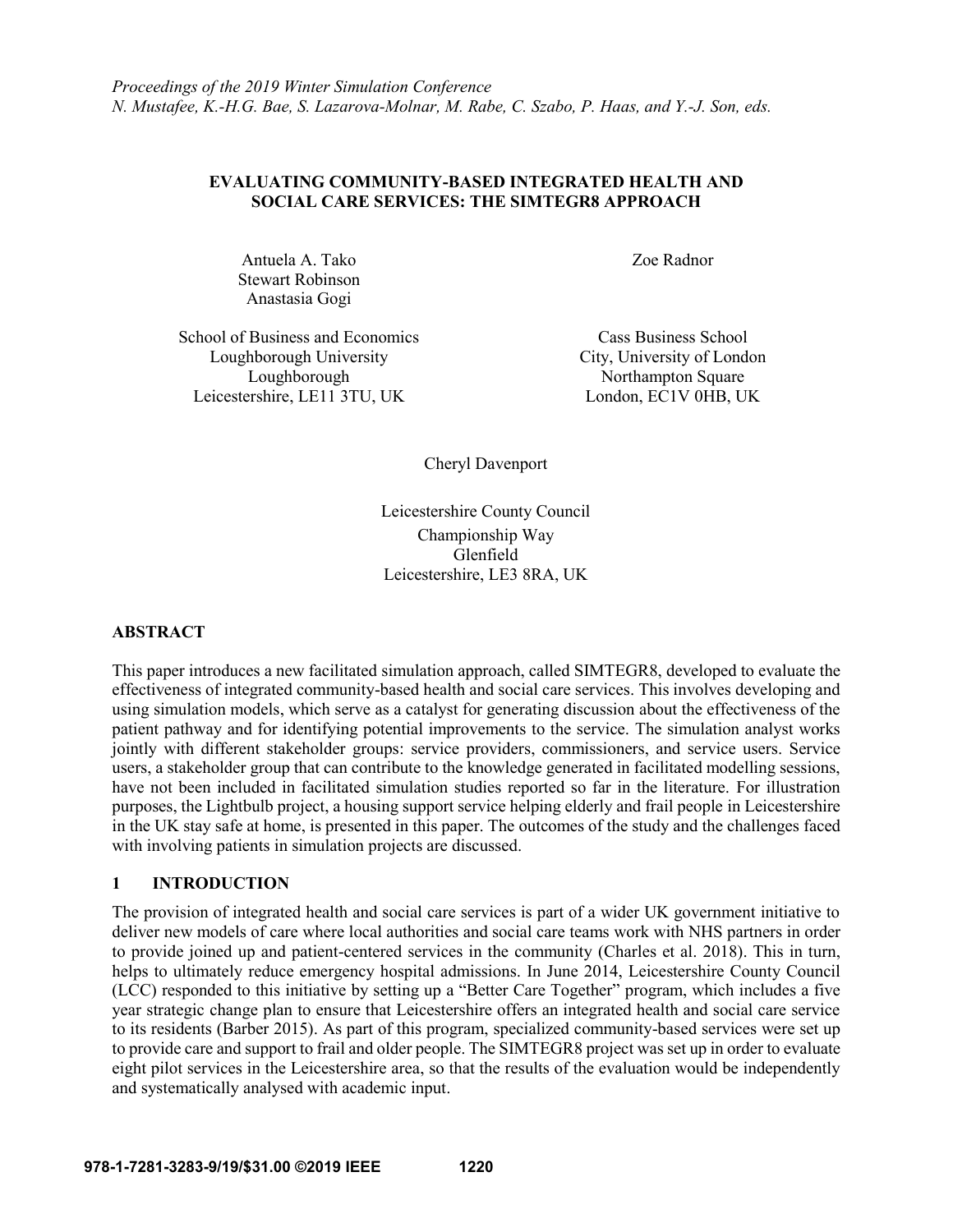This paper introduces a new facilitated simulation approach, developed to evaluate the effectiveness of integrated community-based health and social care services in the Leicestershire area as part of the SIMTEGR8 project. SIMTEGR8 stands for Simulation for Great Care and it represents a research collaboration between Loughborough University, Leicestershire County Council (LCC), Healthwatch Leicestershire and SIMUL8 Corp. Computer simulation modelling, more specifically discrete-event simulation (DES), was used in facilitated workshops with groups of stakeholders in order to evaluate selected pilot services, their effectiveness in avoiding emergency admissions, and to assess ways in which the patient journey could be improved. The facilitation process and activities involved are explained. Our aim was to involve both service providers and service users in facilitated DES workshops.

The contribution of this paper is twofold. First, we present a new facilitated DES approach that embeds the perspective of both service providers and service users in the simulation project lifecycle. To the best of our knowledge, this is the first research reported that engages both the client (commissioning body and service providers) and service users (patients and their family) in facilitated DES workshops. Secondly, it demonstrates the potential of using facilitated DES to support and evaluate the effectiveness of communitybased health and social care services. Furthermore, we present a case study as an illustrative example that enables us to reflect on the advantages and limitations of involving various stakeholder groups in facilitated DES interventions.

The paper is structured as follows. Section 2 explores existing literature considering stakeholder involvement and facilitated DES in healthcare. Section 3 presents the SIMTEGR8 approach, followed by an illustrative case study in section 4, describing the context, the facilitation process, the models developed and the outcomes of using the approach to evaluate the Lightbulb (LB) service. A discussion follows considering the involvement of different stakeholder groups in simulation studies.

### **2 STAKEHOLDER INVOLVEMENT AND FACILITATED DES**

Discrete event simulation has been extensively used to model and improve healthcare systems (June et al. 1999; Fone at al. 2003; Brailsford et al. 2009; Paul et al. 2010; Salleh et al. 2017). Reviews of existing healthcare simulation studies identify a limited adoption of findings, suggesting that despite its potential benefits, simulation is not making the intended impact in the healthcare sector (Brailsford 2007; Young et al. 2009; Soorapanth and Young 2018). Jahangirian et al. (2015) note that the lack of communication between simulation modellers and the stakeholder group is a key factor affecting the limited uptake of model outcomes in healthcare. Communication is challenging due to the complex nature of healthcare systems, consisting of multiple stakeholders with distributed power and knowledge (Kotiadis and Tako 2018). In response to this challenge a line of research in facilitated DES has emerged which aims to tackle the need for stakeholder engagement throughout the simulation project lifecycle to ensure that useful and relevant to the stakeholders models are developed (Robinson et al. 2014; Tako and Kotiadis 2015; Baril et al. 2016; Proudlove et al. 2017).

Furthermore, there is currently an increasing interest internationally in involving patients and members of the public in health care research, recognizing the potential benefits that members of the public and service users have to offer in designing and improving health services (Pearson et al. 2013; Monks 2016). In the UK also, health and social care service providers are committed to involving service users and patients in the planning, development and evaluation of their services (Pearson et al. 2013). There was a similar expectation at the time of undertaking the research described in the current paper.

Patient and public involvement (PPI) in healthcare modelling simulation is quite limited (Pearson et al. 2013). They describe two examples where PPI was included in health care modelling projects, primarily as part of defining the modelling objectives and model scope, which informed the models that were subsequently built. Pearson et al 2013 identify a number of benefits from involving service users in the simulation study, including input into obtaining a better understanding of the context and of the objectives to be pursued, design and validation of models from the perspective of the patients and users of these services, as well as identification of acceptable and relevant to patients options for change.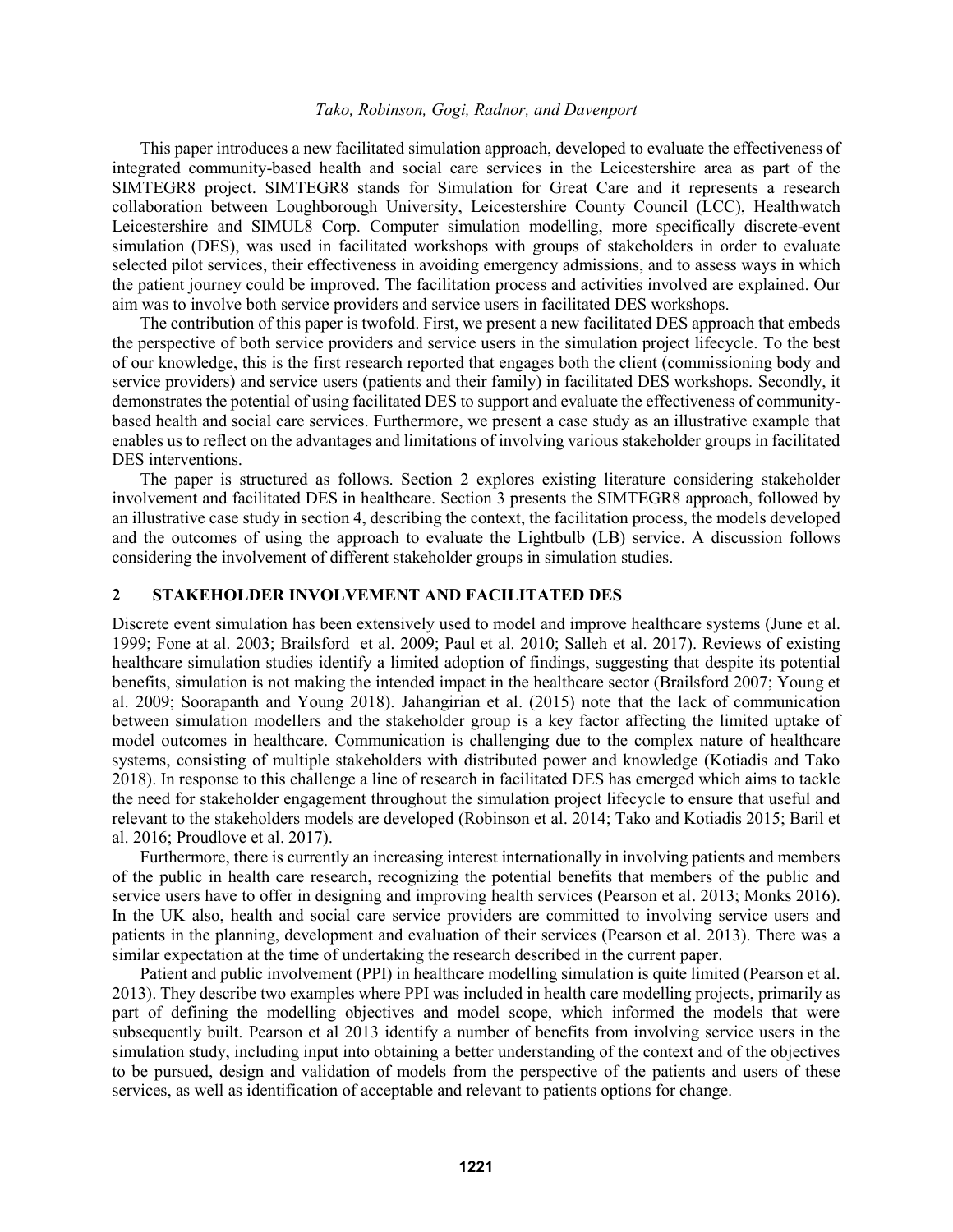Alongside the benefits, Pearson et al. (2013) recognise the challenges faced when involving lay people and members of the public in technical modelling work such as simulation, which may inhibit modelers to engage more closely with such groups in their work. They discuss the lack of effective communication between researchers and patients to ensure there is shared understanding, primarily due to lack of a common language and knowledge between these groups. For example, patients have a different view of the service, limited to the part of the service they have experience of, which can affect their understanding of the models and technical terms used when considering the service as a whole. Another concern is related to the way patients and service users are identified and selected to participate, to ensure that bias is as much as possible avoided (Pearson et al. 2013). Considering that the user base of health and social care services are elderly and frail people, access and ability to participate is further impaired. Such difficulties were encountered also in the current study.

### **2.1 Facilitated DES**

Research on facilitated discrete-event simulation (DES) is gaining momentum, with a number of researchers reporting on building and using DES models in a facilitated mode of engagement with stakeholders. As opposed to the traditional analyst-oriented approach, in this mode the simulation analysts conduct the modelling project jointly with the client in developing models that are not only meaningful and relevant, but that can also support the stakeholder group in identifying feasible solutions (Robinson et al. 2014; Tako and Kotiadis 2015; Kotiadis and Tako 2018). The stakeholder group attends facilitated workshops, where the facilitator guides the process through planned activities of defining the problem, validating the model, considering model findings and identifying possible solutions.

Robinson et al. (2014) developed the SimLean approach that combines the use of simulation models and lean processes to support process improvement in healthcare. They use approximate models to understand the healthcare processes involved and to explore different solutions in facilitated workshops. The authors comment that client engagement enabled the acceptance and implementation of lean improvements identified by the study. Similarly, Baril et al. (2016) combine DES and lean principles to improve patient flows in an outpatient haematology-oncology clinic. Stakeholder involvement varies across the project, between individual and group facilitation to elicit information that informs the models which are created offline. At the end of the project, a Kaizen event was held using simulation-based games live with stakeholders, which informed subsequently the improvements implemented in the clinic.

Tako and Kotiadis 2015 developed PartiSim, a framework that supports the facilitation process in DES, consisting of six stages of which four are facilitated workshops with stakeholders. They also develop tools inspired from Soft Systems Methodology (Checkland 1999) to support the facilitation process and assembly of information in pre-model (Kotiadis et al. 2014) and post-model coding stages (Kotiadis et al. 2018). Proudlove et al. (2017) consider the technical aspect of making the model development phase more facilitated using the Business Process Model and Notation (BPMN) standard to enable stakeholder involvement. They build simulation models of two hospital settings. While the live development of models was possible for a simple model, this was not for more complex models. Further technological extensions to BPMN would be needed, to ensure that more complex models can be built jointly with stakeholders at workshops (Onggo et al. 2018).

Summarising on the above, there are several facilitated DES studies applied in healthcare. While facilitated modelling offers a platform for involving stakeholders in simulation studies, existing studies do not explicitly include service users in the lifecycle of the facilitated DES project.

### **3 OVERVIEW OF THE SIMTEGR8 APPROACH**

The SIMTEGR8 approach is a new facilitated simulation approach, which combines two existing approaches, SimLean Facilitate (Robinson et al. 2014) and PartiSim (Tako and Kotiadis 2015), adapted specifically to fit the process carried out to evaluate integrated health and social care services as well as to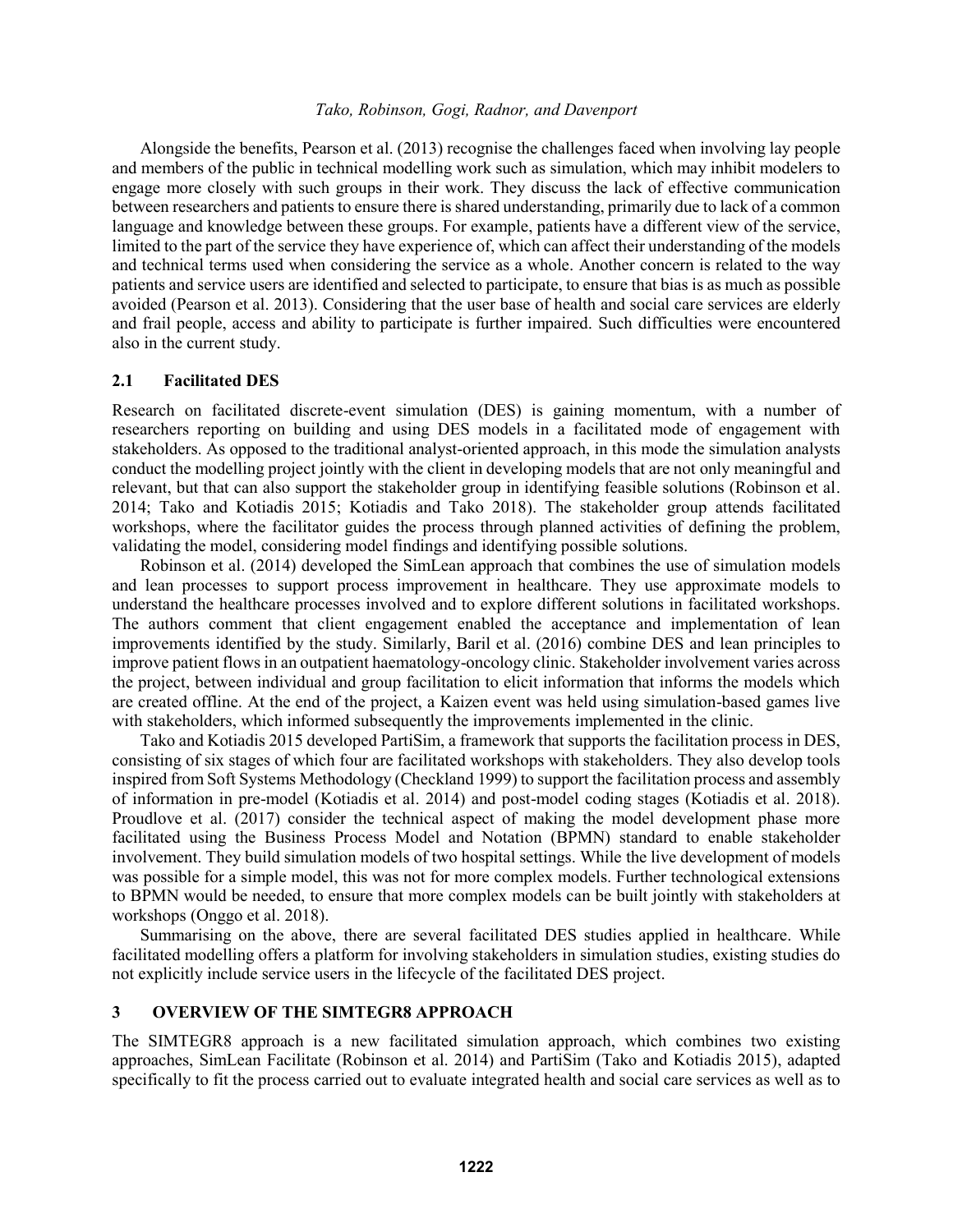ensure that participation of service provides and users is achieved. The approach enables the triangulation of information between the modelling and the service provider team as well as a group of service users.

## **3.1 Team Roles**

The SIMTEGR8 approach recognizes three main stakeholder groups that are involved in the study. The specific roles for each group are presented in Table 1 below. The modelling and service provider team are equivalent to the project and stakeholder team in PartiSim. For more details the reader is referred to (Tako and Kotiadis 2015). We introduce two new roles, which are believed to play an important role in connecting members of the three stakeholder groups: the project manager and the patient voice agency representative.

| Modelling team       | Service provider team          | Service users           |
|----------------------|--------------------------------|-------------------------|
| Modeller             | Project champion               | Patients and<br>carers  |
| Facilitator          | Service<br>(key<br>manager     | (who have used a range) |
| Project manager      | stakeholder)                   | of services)            |
| Note taker           | stakeholders<br>Other          |                         |
| Patient voice agency | (representing different roles) |                         |
| representative       | within the service)            |                         |

Table 1: Stakeholder teams and individual roles in the SIMTEGR8 approach.

The project manager is a member of the modelling team, who acts as a gatekeeper between the modeler and service provider team and ensures that the planned project meetings and workshops take place. The project manager role is different to the project champion role. Similarly to the project champion role in PartiSim (Kotiadis et al 2014), this individual comes from the service provider organization, support the workshops, identifies workshop participants and supports data collection. The project manager role comes from the commissioning body and supports planned project activities, scheduling of workshops and meetings and report writing. A suitable person for this role is someone with very good communication skills and good links with the service provider team. This person can also assume the note taker and/or the facilitator role.

Another key role in SIMTEGR8, is the patient voice agency representative that acts as a gatekeeper between the modelling team and the service users. Their task is to identify relevant members of the service users group (patients and their carers who have experience of the service), invite them to workshops and also to ensure that accessible language at an appropriate level for service users is used at the workshops. A suitable person for this role is a proactive person with very good communication skills and ability to relate well with patients.

# **3.2 Key Stages of the SIMTEGR8 Approach**

The approach consists of 5 main stages, of which three are facilitated workshops: project briefing, conceptual modelling workshop (W1), model development, service providers workshop (W2) and service users workshop (W3) (Figure 1). Each stage is next briefly explained.



Figure 1: Phases of the SIMTEGR8 approach.

1. **Initial Pathway Briefing.** This consists of a meeting with a smaller group of stakeholders, including members of the modelling and service provider team. The aim is to develop an initial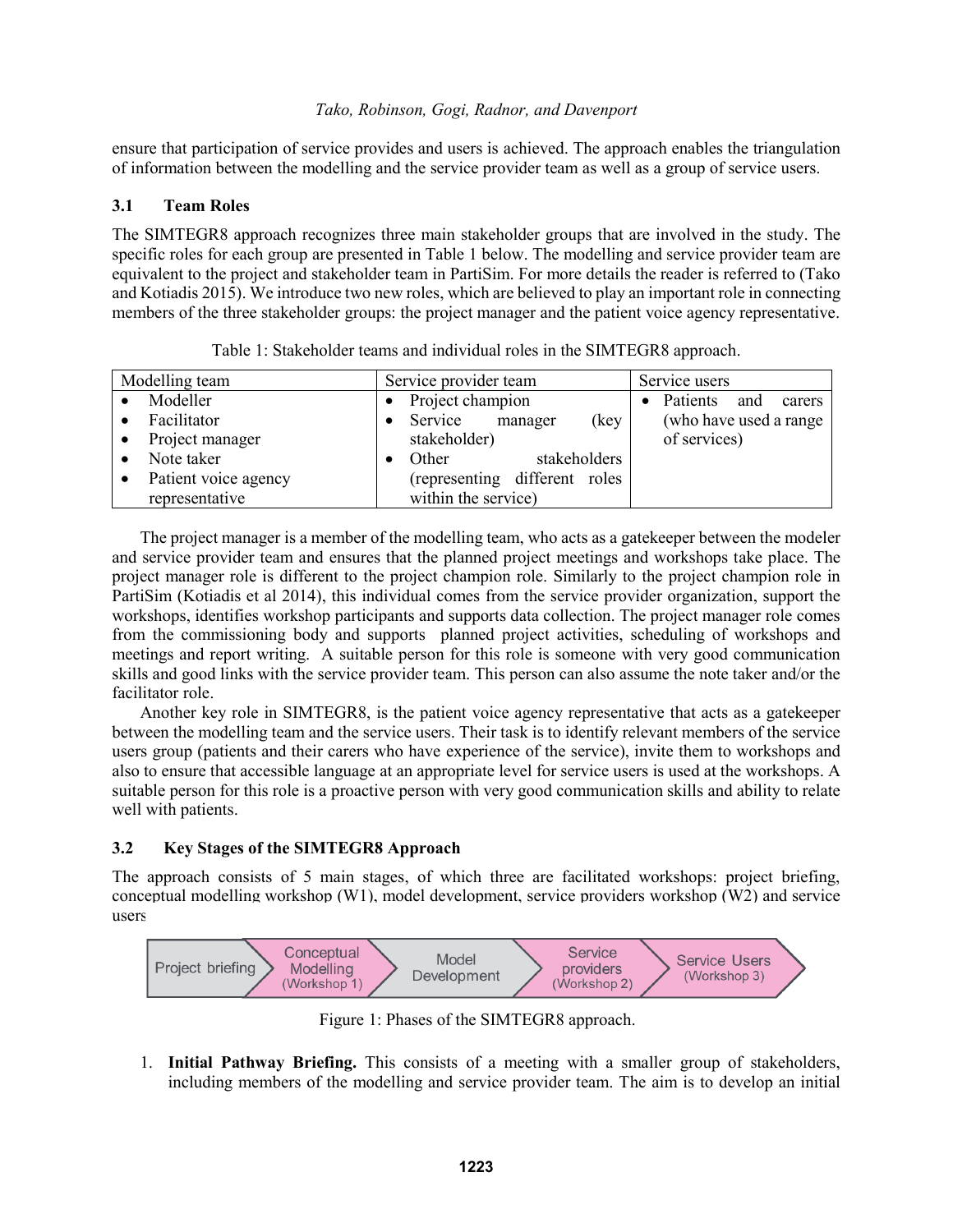understanding of the pathway, by discussing the aims and priorities of the service, workshop requirements, access to patient representation and data availability to inform the model.

- 2. **Conceptual Modelling Workshop.** The stakeholder group discuss the planned pathway and reflect on its efficiency. The discussion serves as a basis for developing the simulated computer model in order to evaluate the intervention. It involves the following four phases:
	- Aims of evaluation. A brainstorming session to identify aspects of the service to be evaluated.
	- Process map. The modelling and stakeholder group work jointly to identify the main activities that take place in the real system and draw a process map of the service.
	- Pathway Effectiveness. A brainstorming session to identify performance measures used by the service. Service users' opinions about their experience are also considered.
	- Data Requirements. People responsible for providing the data required are identified, based on the process map developed.
- 3. **Model Development.** This is a quantitative representation of the qualitative conceptual diagram developed at the workshop. The detailed complexity of the model is deliberately kept to a minimum to ensure stakeholder and patient participation in the next stages. The model developed provides a sufficient representation of the service to show the basic processes involved, the capacity and use of resources within the system.
- 4. **Service Providers Workshop.** This workshop uses the model to facilitate a discussion with members of the service provider team on how the service can be improved. The discussion involves the following four phases:
	- Model Understanding. The simulation model developed is presented and shown to the participants to allow them to understand how the simulation works;
	- Face Validation. The participants consider whether the simulation model reflects reality;
	- Problem Scoping. Based on model results, participants are asked to identify areas that affect pathway effectiveness. Through the model they see an overall view of their process, which can help identify issues that are not obvious in their day-to-day activities as they are normally involved only in their part of the process.
	- Improvement. Participants identify changes that can be introduced to the service.
- 5. **Service Users Workshop**. The model with improved visual representation is used to help facilitate a discussion with patients and carers. The discussion involves the following three phases4:
	- Model understanding. The pathway and model are explained to the participants and the simulation run showing a patient moving around the system.
	- Problem Scoping. Issues that have been revealed by running the model and the participants' own experiences and concerns about the service are discussed.
	- Improvement. The discussion turns to discussing how the service could be improved.

# **4 ILLUSTRATIVE EXAMPLE: THE EVALUATION OF THE LIGHTBULB SERVICE**

## **4.1 The Context**

The case study used to illustrate the SIMTEGR8 approach is based on the Lightbulb (LB) service. This is a housing support service helping elderly and frail people in the community to stay safe and longer in their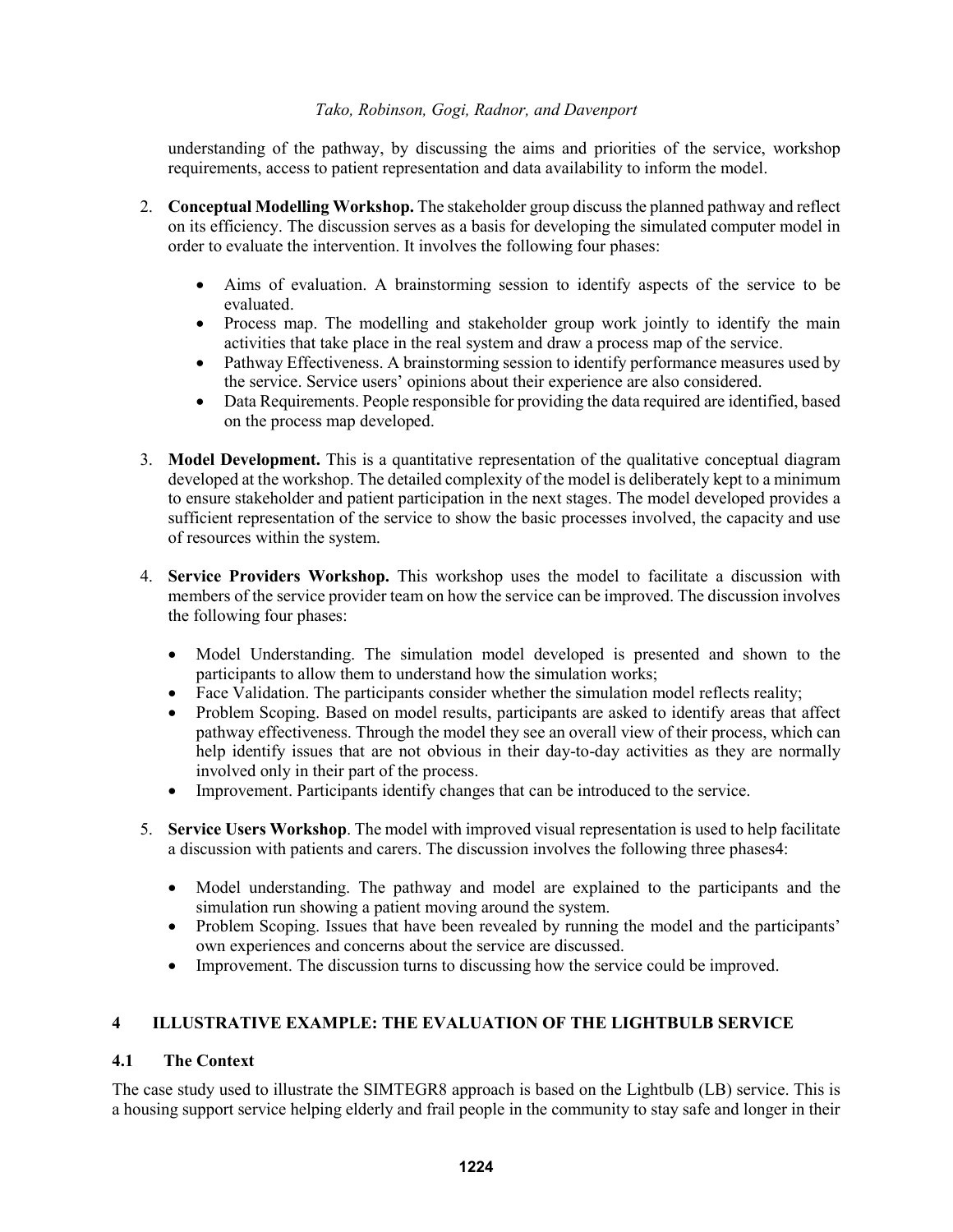homes by preventing accidents and falls and keeping them away from hospital. It provides a wide variety of housing support and advice, including minor home alterations, such as hand rail or major home adaptations such as installing a downstairs bathroom or stair lifts. A pilot service was available in some localities within Leicestershire at the time that the project was undertaken (in 2016). Next the key phases of the project and the milestones are briefly explained.

### **4.2 Project Briefing**

The modelling team met with the service managers and a patient voice agency representative. It was established that the aim of the LB service evaluation was to support the business case being developed at the time, which involved the design of a new and faster process to deliver services to patients. It quickly became clear that we needed to focus on testing that the new process had been modelled accurately in the business case and that it could deliver the expected time scales and throughput. The existing detailed process map used for the business model was shared with the modeling team. The performance manager in charge of the business case was our main point of contact regarding data requirements for the model.

Stakeholder involvement and the workshops plan was also discussed in this meeting. Analysis of the different roles and staff involved in the LB service took place. As a result the group came up with a list of staff that would be invited to attend the workshops (conceptual modelling and project leads workshop), representing a variety of roles, from those involved in the design of the service, back office support and those providing services to ensure that a good representation of the different aspects of the service was achieved. It was also agreed that service users involvement would be organized by the patient voice agency, in our case Healthwatch, a locally-based independent organization, specializing in making patients' voice heard on aspects related to health and social care. They would oversee the process of communicating with and inviting service users to attend Workshop 3. This also ensured that we were able to adhere to data protection rules and patient confidentiality.

## **4.3 Conceptual Modelling Workshop (Workshop 1)**

We held the first workshop with seven key staff from LB, one facilitator, modeller and note taker (project manager) from the modelling team. The workshop was held in a dedicated meeting room. The session was managed within a tight timeframe of 2 ½ hours to ensure it impacts minimally on service delivery. The activities that took place are next described.

We started with the aim of the evaluation, which was already discussed at the project briefing meeting. Participants confirmed that the main aims of the service evaluation through the model were: 1) to evaluate the utilization of the staff (occupational therapist - OT, housing support coordinator - HSC, and technical officer - TO) involved in the delivery of the service and distribution of tasks between them; 2) to validate the overall expected times scales in providing services; and 3) to consider the impact of an increase in demand for services. We then spent a significant part of the workshop on drawing the process map. Workshop participants were invited to contribute activities that take place in the service based on their perceptions of the process on a large white paper stuck on a wall. After a few iterations, an agreed process map was produced. This was transferred into a tidied up version on the Visio software after the workshop (Figure 2).

The participants were next invited to identify the metrics used to evaluate the performance of the service. These included: total completion time for minor alterations and major adaptation cases; staff utilisation levels (in %) and the total number of cases completed by service type and staff type (throughput). The effectiveness of the pathway was then discussed from the project leads' and service users' perspective. This focused on the time taken for services to be provided both from patients' and service providers' point of view. While feedback received from the patients who had used the service during the pilot phase was generally positive, some delays in the time taken to complete the work to be done had been noted. The new redesigned pathway aimed to resolve this. The modelling team was satisfied that the information needed to proceed with building the model was acquired, so the workshop drew to a close.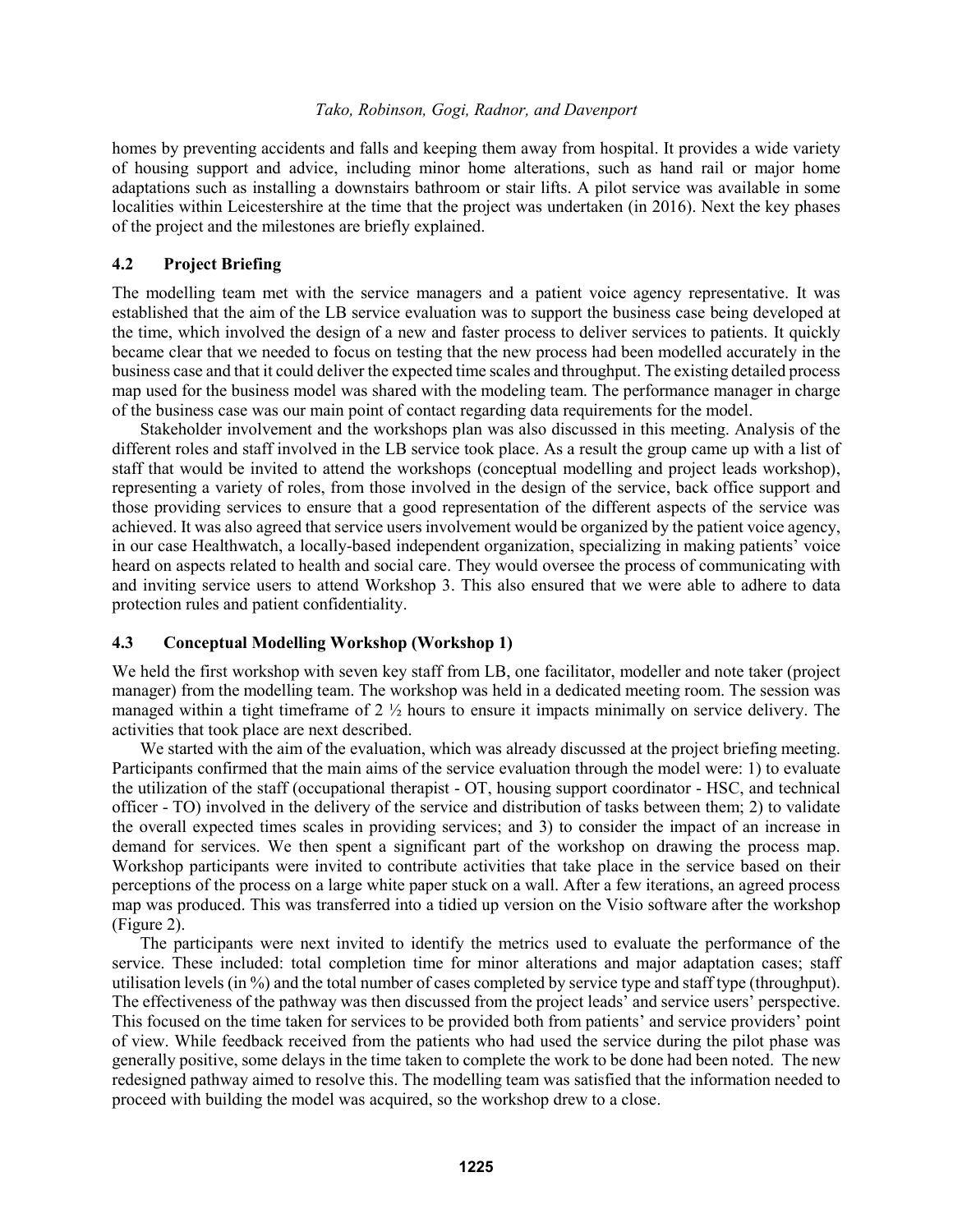

*Tako, Robinson, Gogi, Radnor, and Davenport*

Figure 2: Process map of the Lightbulb service.

# **4.4 Model Building**

After the workshop, the conceptual model developed was converted into a simulation model (Figure 3) that imitates the planned flow of services and user cases through the service. The model represents each locality separately as well as the overall Leicestershire service. It shows what each service would look like based on current levels of demand and projected staffing levels in the new redesigned service pathway. The model was also built to allow users to test the customer's journey experience in the case of staff increases and increased demand taking into account population increase in over 65s by 2020.

The model outputs include staff utilization for the three types of staff involved in providing services (Housing support coordinator, occupational therapist and technical officers) and the number of cases completed (throughput) by type of service and resource. These were visually displayed in the model (Figure 3) so that participants would be able to validate the model and its outputs at the next workshop.

# **4.5 Service Providers Workshop (Workshop 2)**

The workshop was held in a dedicated meeting room. From the modelling team, the facilitator, modeler and the project manager who also was the note taker, were present. There were five members of staff from LB, including the service manager. Two of the participants had not attended the first workshop. The sequence of activities that took place is next briefly described.

The workshop started with an explanation of the model to the participants, including the outputs that it captured (e.g. number of 1st Visits by HSCs, number of Stairlift cases, technical officers total number of cases etc.). The assumptions made were also explained, such as for example that the model did not show interaction with other services. Then the simulation was run through and the participants were allowed time to absorb the model. One specific locality as chosen by the participants, was selected to run the model.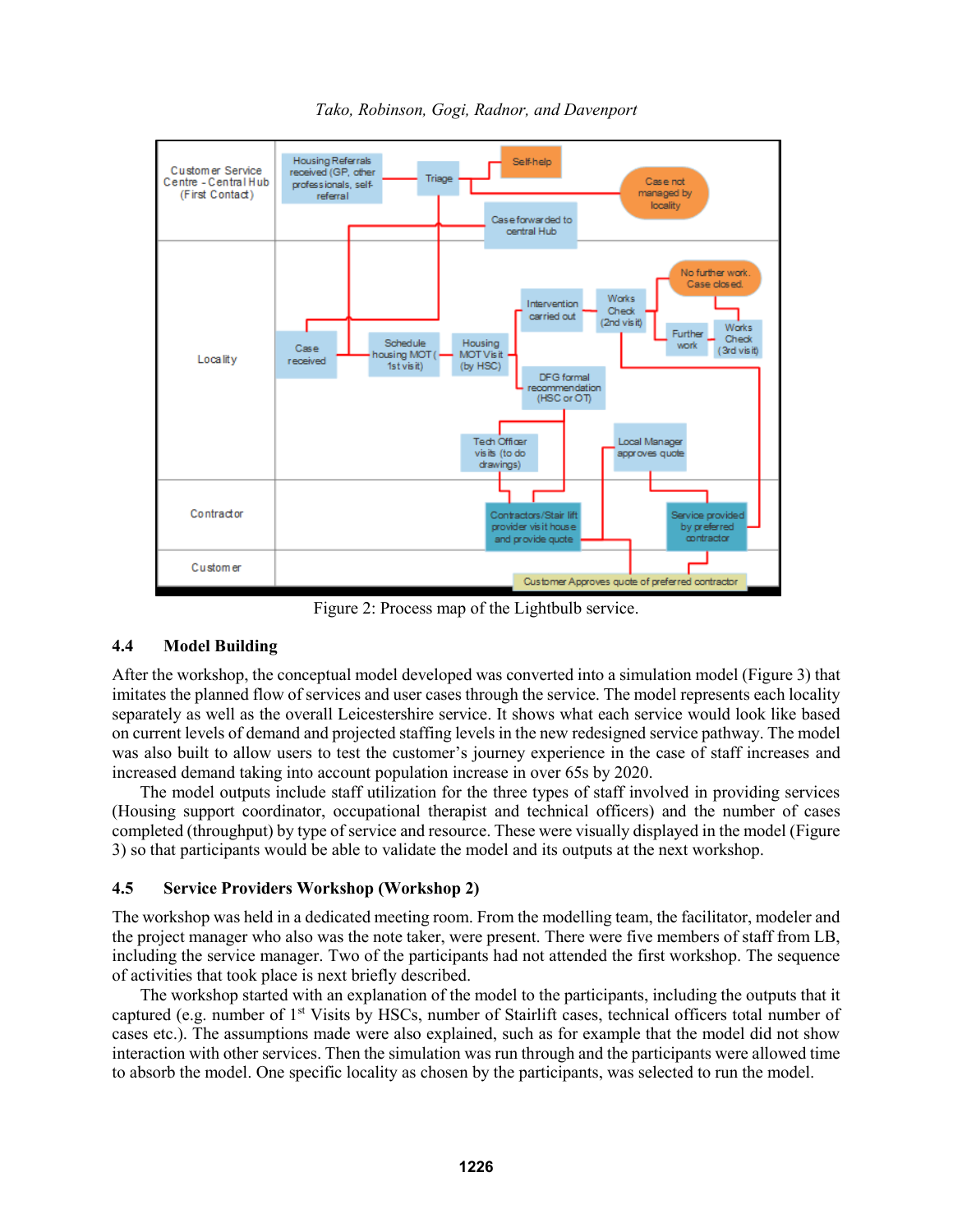

*Tako, Robinson, Gogi, Radnor, and Davenport*

Figure 3: The Lightbulb simulation model.

We were keen to validate the model so the participants were asked to confirm whether the model reflected their understanding of the process. This wasn't intended to be a detailed validation to assess statistical accuracy, but instead for the participants to gain trust in the model, that it was performing as expected. A large part of the workshop was spent on validating the model. A variety of opinions existed within the room and as a result heated discussions took place regarding the data used. This was expected as the model is based on the business case rather than on an established service.

The simulation model outputs show the number of cases for each type of service provided, which matched the metrics used to build the business case, as shown in Table 2. However, it was observed that the model showed that the time taken to complete some of the complex services and major adaptations was longer than it was anticipated. It was agreed that the model would be amended to reflect service times after these data were provided by district council officers.

We then moved on to using the model to evaluate the service and understand the service metrics as provided by the model. Based on the insights gained from the model it was identified that there was a high reliance on HSCs, who were working close to 80% capacity. Reliance on HSC resulted also in longer case completion and customer waiting times, which were higher than what the service had planned for in the business case. On the other hand, Occupational Therapists and Technical officers were under-utilized, ranging between 29% – 60% across the different localities, so it was clear that a further look at the distribution of work in the model was needed.

Reflecting on the model results, the participant group was next encouraged to identify changes that can be introduced to the service. In light of the disproportionate staff utilization levels, it was suggested that HSCs could not work every case through to the end. While there was no time at the workshop to look at this in detail, it was agreed that this would be looked at after the workshop.

Post-workshop, the model was modified to include the changes agreed. The service revisited work flows and division of work amongst staff. Later stages of disabled facilities grants (complex services) were assigned to Technical Officers and Occupational Therapists to complete instead of HSCs. It was also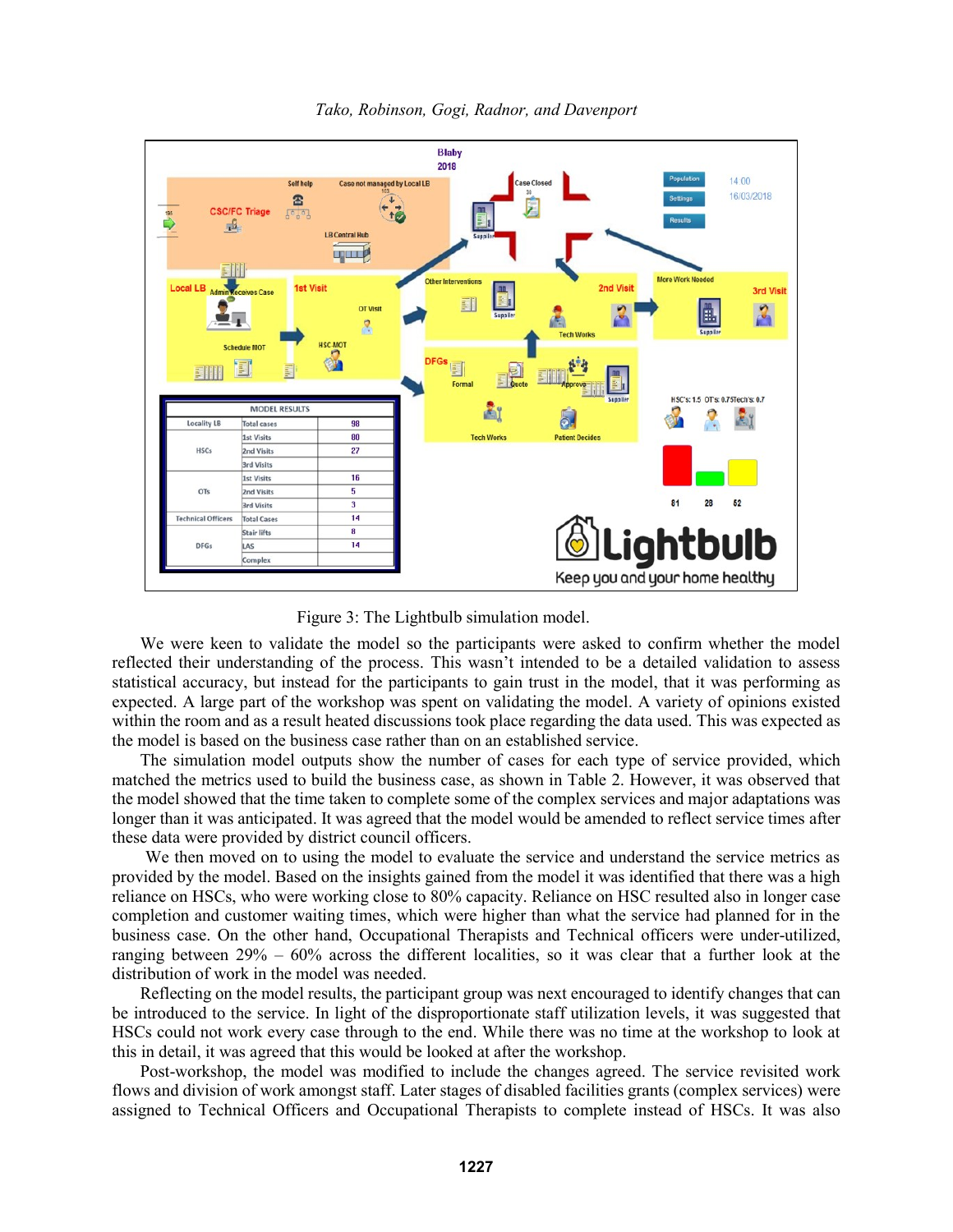suggested that MOT Visits are completed by an Occupational Therapist when all HSCs are busy. Following the workshop, the model was modified to reflect a re-distribution of the work between the staff. The updated model showed a significant reduction in overall case completion and customer waiting times, achieving a reduction between 19% and 38% in overall time in the system for disabled grant facilities cases. In addition, more realistic staff workload levels (60%) were achieved for all types of staff.

| Metrics used to build the case |                    | Business Case Data for Locality 1 | Model results for Locality 1 |
|--------------------------------|--------------------|-----------------------------------|------------------------------|
| LB Locality                    | <b>Total Cases</b> | 810                               | 849                          |
| <b>HSCs</b>                    | 1st Visits         | 713                               | 761                          |
|                                | 2nd Visits         | 178                               | 199                          |
|                                | 3rd Visits         | 45                                | 42                           |
| <b>OTs</b>                     | 1st Visits         | 152                               | 161                          |
|                                | 2nd Visits         | 38                                | 49                           |
|                                | 3rd Visits         | 38                                | 49                           |
| <b>Technical Officers</b>      | <b>Total Cases</b> | 80                                | 98                           |
| <b>DFGs</b>                    | Stair lift         | 34                                | 28                           |
|                                | LAS                | 35                                | 54                           |
|                                | Complex            | O                                 |                              |

Table 2: Metrics used to build the business case against model results.

## **4.6 The Service Users Workshop (Workshop 3)**

This workshop was held at a local District Council's offices. The modelling team included a facilitator, the modeler the patient voice agency (Healthwatch Leicestershire). The workshop was attended by nine service users, of which two were carers and two staff members from the LB team (service provider). For reasons that were out of the researchers' control, the service users that attended the workshops had only used the LB service for minor adaptions. Hence, the workshop focused primarily on this part of the service.

The workshop started with a brief explanation of the LB simulation model to the participants. Before the workshop, the model had been further developed into a "User Mode" model. This is a simplified and user-friendly format with improved graphics for the service users. While the model is running, explanatory text appears on screen following the progress of a patient's case through the service. It, furthermore shows only one patient at a time until his/her journey within the service is completed and the simulation stops. This enables us to isolate different types of patients and monitor their journey within the service on a patient by patient basis. To start another patient's journey, users can press the "play" button again.

A Case Study was also handed out to the participants, which explained the pathway of a patient requiring minor adaptations over time. This case was purposely chosen to ensure that the participants relate their experiences to the model. At the same time the simulation model showing the patient journey, described also in the Case Study was run at a relatively slow speed on the screen, with some associated text explaining the different stages of the case appearing on the screen. The participants could watch the patient moving through the parts of the service in the model, while one LB team member explained how this related to the service they had received in real life.

Next, the participants were asked to discuss their experiences with the service and compare it to the model previously presented. This was an indirect way of assessing whether the participants understood the pathway and that it made sense to them, without restricting the discussion to the case presented. The participants commented about the good quality of work delivered by the service and the quick process, the support provided to them, highlighting how it enhanced their quality of life and helped them to be more independent. They also discussed the multi-disciplinary nature of the service, that different services are coordinated by one point of contact, which is considered important as it creates familiarity. Despite the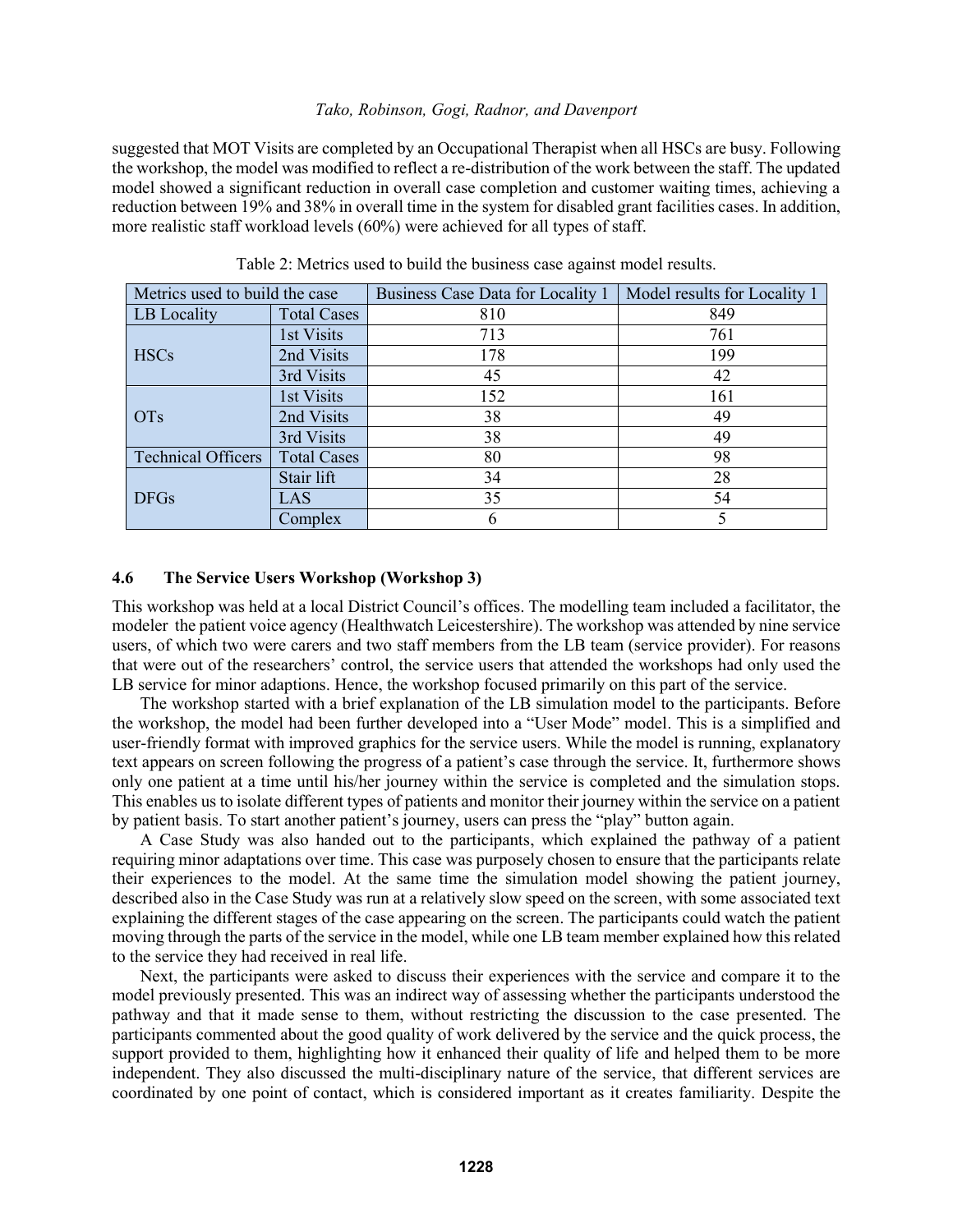positives, with encouragement by the facilitator, the participants commented about the fact that the service was not well-known and that there is not enough clarity of the services on offer and how they can be accessed. One of the participants reported that the handyperson assigned was not able to complete the job at one visit and several visits were required by the HSC to ensure that the work was completed.

As the users were generally happy with their experience of completion times, there were no improvements identified that related directly to the patient pathway presented. With encouragement by the facilitator, participants identified a number of possible improvements that the service could benefit from. These were mostly related to improving access to the service, which is expected as the service had been operating on a pilot basis. The service has taken these suggestions on board and better signposting is now provided on the LCC website, with further plans to increase visibility of the service in the community.

### **5 REFLECTIONS AND CONCLUSIONS**

We present an example case study where the SIMTEGR8 approach was used to evaluate the LB service, a housing support service based in Leicestershire in the UK. The concept of using a computer simulation of a patient pathway in order to stimulate discussion and to identify ways to improve the service, with members of the service provider and users team, was effective. The discussion that took place in all the three workshops was lively with many contributors. Engagement with the models was high.

The conceptual modelling and service provider workshops achieved a mutual understanding of the service among the participants, this in turn informed the model developed, which was then tested and used to identify further improvements in the service, respectively. Members of the service provider team participated in these workshops. The level of participation between these two workshops differed due to staff's prior commitments. This meant that some of the participants at workshop 2, were not familiar with the discussions that took place in the first workshop. However, based on the participant feedback, the workshops were considered successful and achieved the intended aims. Participants from the service provider team found the workshops useful. At the 2<sup>nd</sup> workshop, specific refinements to the model were identified. Subsequently the findings of the model were used to inform the design of the LB service. This ensured that expected service times lengths were achievable, which was very important for the service. Furthermore, the LB service continues to use the model as an ongoing tool to plan future changes.

Similarly, based on the feedback collected at the end of the workshop, the service users workshop successfully achieved the aims originally set out. The participants commented that they appreciated the chance to meet and discuss each other's experiences with the service, and to find out more about the service. Participants demonstrated a shared understanding of the pathway, despite having only been involved in a small part of the service. There was some engagement with the simulation model, but less time than anticipated was spent on it. The delegates were quiet and attentive while the simulation model was running on screen; however, some of them looked puzzled. This is expected when presenting a model to lay people and especially those that are frail and elderly. We also noted that the use of acronyms in the model caused some confusion among the participants. The presence of the service staff members at the workshop, helped us to achieve a common level of communication. The participants were familiar with those staff members and a positive rapport had been already established. In the example presented, there were no participants representing all categories of patients that use LB services such as stairlift or level access shower installations. It should be however noted that involving a service user group into a workshop was a great achievement as they face accessibility issues due to their medical condition.

The SIMTEGR8 approach presented in this paper advances the existing practice of facilitated simulation, by developing a new facilitation process that combines the inputs of the modelling team, with that of a group of service providers and users, in using simulation models to inform service improvements. The approach adapts pre-existing facilitated simulation approaches, such as SimLean (Robinson et al. 2014) and PartiSim (Tako and Kotiadis 2015; Kotiadis and Tako 2018) and it includes the key phases of the simulation life cycle: problem formulation, conceptual modelling, model coding, experimentation and model validation. While most of these phases are undertaken in facilitated workshops, working closely with one of the two stakeholder teams (service provider and users), model coding and parts of model validation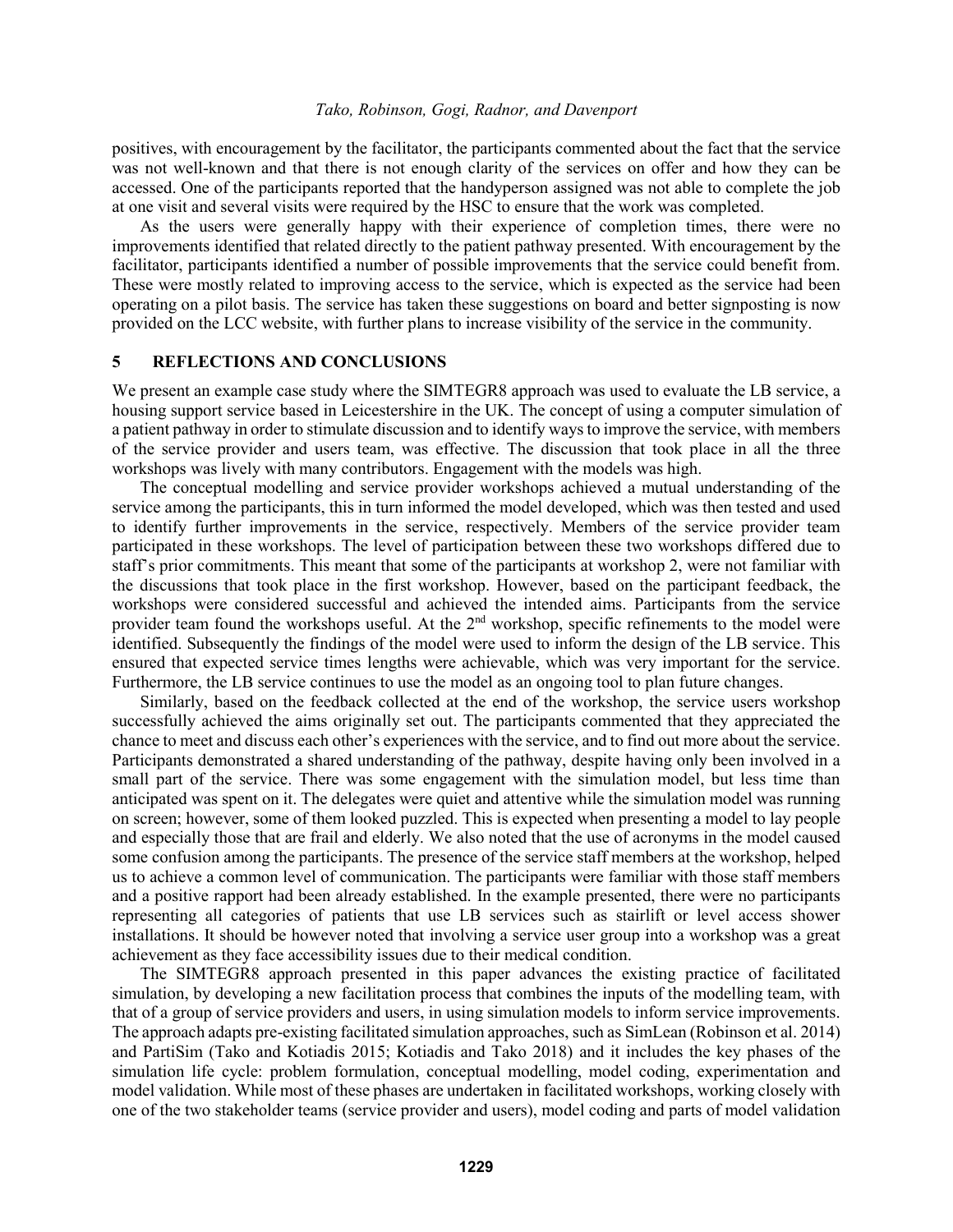and verification are mostly undertaken outside of the workshop by the modeler in what Robinson et al. (2014) call at the back-office.

The SIMTEGR8 modeling team were especially keen to achieve a good level of participation of the different stakeholder groups in the facilitated sessions. This leads us to consider whether a different sequence of activities could work better and/or whether further improvements to the 'User Mode' model layout could improve engagement of service users with the model and ultimately their understanding of how the service works on the whole. Furthermore, as we experienced difficulties in establishing PPI, further software advancements in technology might be needed to engage better with patients and vulnerable groups. Similarly an equivalent participation of the members of the service team in the first two workshops could have avoided some of the disagreements that were aired in the 2<sup>nd</sup> workshop.

Engagement with service users brought a complementary perspective to the evaluation. It helped the researchers and the evaluation project overall to reach more meaningful conclusions. In this particular case, the participants confirmed that the resulting patient waiting times were acceptable to them. This indirectly confirmed the planned changes regarding the division of tasks among staff that emerged at the end of workshop 2 with the service providers. The service users' input in the case study presented was mostly to confirm our understanding of the context and aims of the evaluation. They did not make a direct input into the model or the data used in it as suggested in Pearson et al. (2013). They however identified complementary suggestions for further improvements to the service, which were not previously obvious to the service provider and modeling team. Service users' involvement in SIMTEGR8 does not necessarily aim to improve the model developed, but to use the model as a vehicle to generate discussion and insights about the service metrics and to identify potential improvements that are acceptable and satisficing to the different stakeholder groups involved.

A new case study is reported where a facilitated approach is used to support the design of communitybased integrated care services, adding to the existing pool of case studies in the facilitated simulation literature. On the whole, our experience of using a computer model of a patient pathway as a vehicle for improvement, change and development has been successful and we invite more researchers to join this exciting field of research.

### **ACKNOWLEDGMENTS**

We acknowledge the support of the partners in the SIMTEGR8 project, including Leicestershire County Council (LCC), Healthwatch Leicestershire and SIMUL8 Corp. Special thanks go to the Health & Care Integration Manager at LCC for their input in developing project reports and workshop outputs; the managers and members of the Lightbulb Service as well as the service users and their carers for attending the workshops detailed in this paper, including Blaby District Council.

### **REFERENCES**

- Barber, M. 2015. "Outcomes Roadmap: Anticipated Changes to Health and Social Care Services across Leicester, Leicestershire & Rutland in Support of the Five Year Strategy" (Version 1, First Issue). Better Care Together. [http://www.bettercareleicester.nhs.uk/EasysiteWeb/getresource.axd?AssetID=34600,](http://www.bettercareleicester.nhs.uk/EasysiteWeb/getresource.axd?AssetID=34600) accessed 9<sup>th</sup> May 2019.
- Baril, C., V. Gascon, J. Miller, and N. Côté. 2016. "Use of a Discrete-event Simulation in a Kaizen Event: A Case Study in Healthcare". *European Journal of Operational Research* 249(1):327-339.
- Brailsford, S. C., T. Bolt, C. Connell, J. H. Klein, and B. Patel. 2009. "Stakeholder Engagement in Healthcare Simulation". In *Proceedings of the 2009 Winter Simulation Conference*, edited by M. D. Rossetti, R. R. Hill, B. Johansson, A. Dunkin and R. G. Ingalls, 1840-1849. Piscataway, New Jersey, USA: Institute of Electrical and Electronics Engineers, Inc..
- Brailsford, S. C. 2007. "Advances and Challenges in Healthcare Simulation Modeling: Tutorial". In *Proceedings of the 2007 Winter Simulation Conference*, edited by S. G. Henderson, B. Biller, M.-H. Hsieh, J. Shortle, J. D. Tew, and R. R. Barton, 1436-1448. Piscataway, New Jersey, USA: Institute of Electrical and Electronics Engineers, Inc.
- Charles, A., C. Ham, B. Baird, H. Alderwick, and L. Bennett. 2018. "Reimagining Community Services: Making the Most of Our Assets". [https://www.kingsfund.org.uk/sites/default/files/2018-01/Reimagining\\_community\\_services\\_report.pdf,](https://www.kingsfund.org.uk/sites/default/files/2018-01/Reimagining_community_services_report.pdf) accessed 9<sup>th</sup> May 2019.

Checkland, P. B. 1999. *Systems Thinking Systems Practice*. Chichester, UK: Wiley.